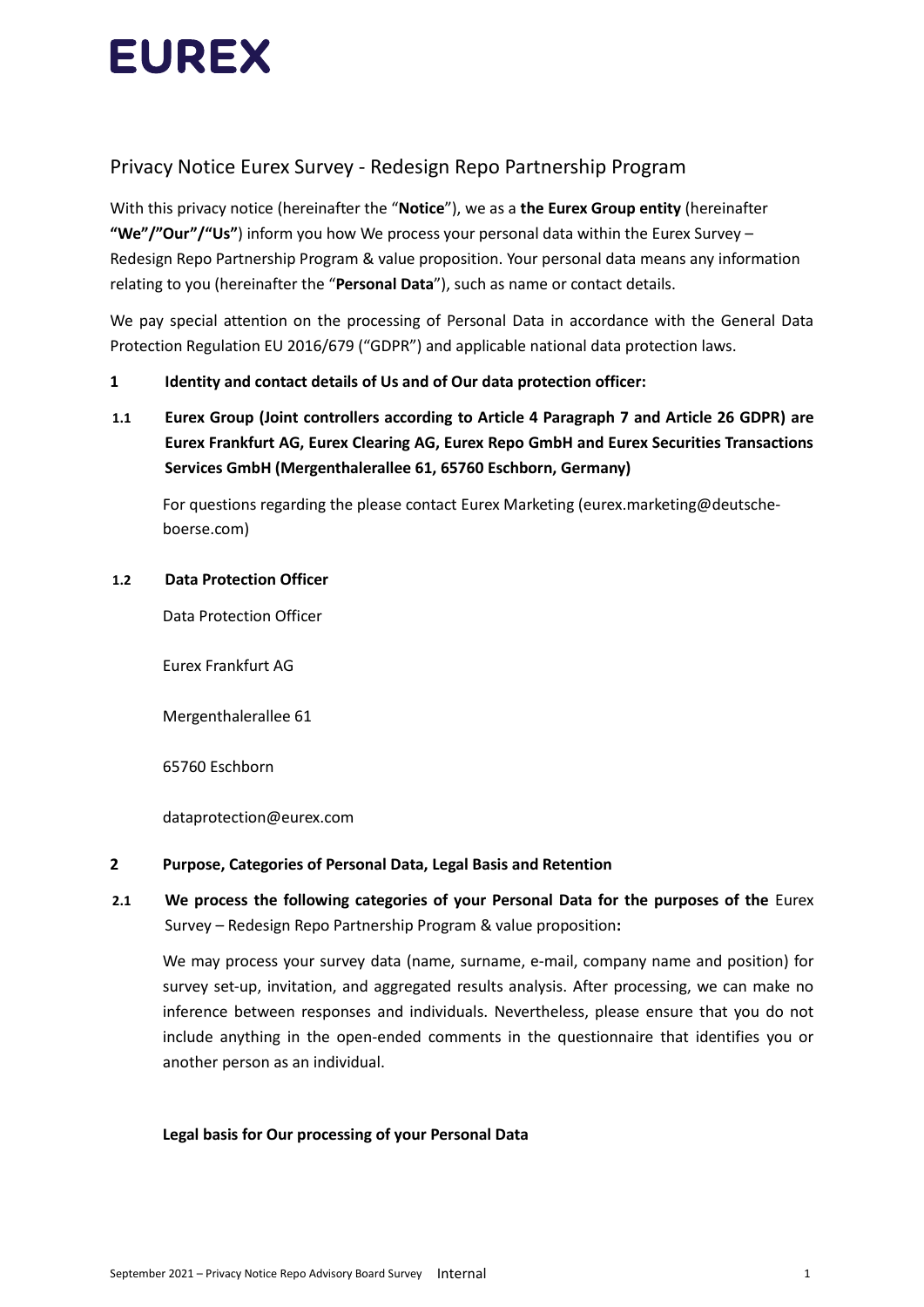

## Privacy Notice Eurex Survey - Redesign Repo Partnership Program

The legal basis is Art. 6 para. 1 lit. (f) of the GDPR, permitting the processing of Personal Data for the purposes of Our legitimate interests in gaining detailed customer feedback on our value proposition and the planned redesign of the Repo Partnership Program.

#### **2.2 Do you have to provide your Personal Data to Us?**

The participation in the Eurex Survey – Redesign Repo Partnership Program & value proposition is voluntary and all responses are kept strictly confidential.

#### **2.3 Do We make automated decisions on you?**

We do not make any automated decisions solely on automatic processing, including profiling, which produces legal effects concerning you or similarly significantly affects you.

#### **2.4 Retention periods**

The period for which your Personal Data will be stored by the Data Processor for six months after conduction of the Eurex Survey – Redesign Repo Partnership Program & value proposition. The results of the Repo Advisory Board Survey 2021 are kept in pure anonymous form and do not contain personal data allowing interference to individuals.

#### **3 Transfer of Personal Data to Third Parties**

Your personal data will be stored exclusively in Our database and on Our servers, or on those of Our commissioned data processing providers. Our commissioned data processing providers process personal data exclusively within the European Union or an adequate data protection level will be provided by the use of appropriate safeguards in accordance with Article 44 et seq. of the GDPR.

Under these conditions, recipients of your personal data are service providers (processors) in the following areas:

- Survey Provider
- E-Mail Provider

#### **4 Your Rights**

Under applicable data protection laws, you have rights

- of access to, rectification of, and/or erasure of your Personal Data;
- to restrict or object to its processing;
- to tell Us that you do not wish to receive marketing information; and
- (in some circumstances) to require certain of your Personal Data to be transferred to you or a third party, which you can exercise by contacting Us at the details set out at the beginning of this Notice.